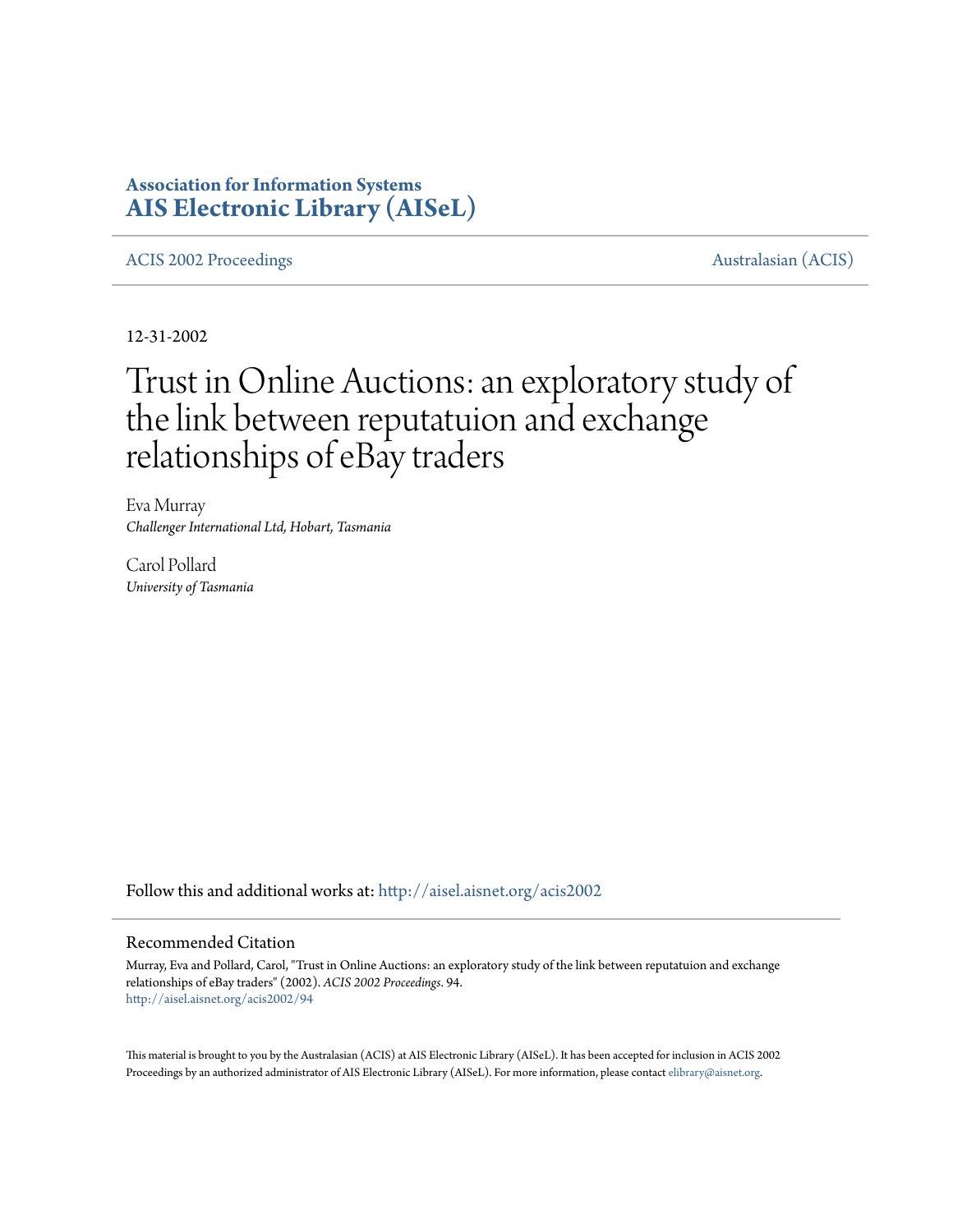# **Trust in Online Auctions: an exploratory study of the link between reputation and exchange relationships of eBay traders**

Eva Murray

Carol Pollard

Challenger International Ltd GPO Box 407 Hobart Tasmania School of Information Systems University of Tasmania Hobart, Australia emurray@challengergroup.com.au

#### **Abstract**

*This research explored the Internet based phenomenon of eBay, an online auction house where goods are bought and sold in an international market. The aim of this research was to reveal selected eBay traders' underlying attitudes, specifically with respect to issues surrounding the notion of trust. A qualitative methodology via case study technique was the approach used to guide the study. Nine eBay traders from various countries, such as Australia, the UK and the US were interviewed. The eBay traders' experiences and understandings of this phenomenon were shared through individual, semi-structured interviews. A major finding uncovered by this research was the high level of trust the participants displayed towards other eBay traders. This finding may serve to explain why eBay has become one of the most successful online auctions in such a short period of time. This research also uncovered that there were several factors that influenced trust between trading partners. These factors included the feedback system and risk.* 

## **Keywords**

Trust, eBay, online auctions, person-to-person trading, risk, fraud, reputation, exchange relationships, Internet shopping

# **INTRODUCTION**

Online auctions such as eBay have become a cultural phenomenon where numerous individuals around the world trade unwanted household items as a hobby/ business. This grassroots revolution has enabled person-to-person commerce to prosper on a worldwide scale (Chui and Zwick, 1999; Gardner, 1999). One reason for the popularity of online auctions is they are enjoyable and entertaining.

In person-to-person dealings, users buy from an individual and the interaction between customers is informal. For instance, buyers purchasing items from individuals often send personal cheques or cash through regular mail before they receive their goods. Communication between the two parties is relaxed and friendly (Hurley, 1998).

However, person-to-person online auction sites such as eBay do not verify goods listed by sellers. As a result, reproductions can be passed off as rare antiques and items purchased recently can be marketed as collectibles (Maggs, 2000). Furthermore, there are no control mechanisms in place to prevent sellers from conspiring with other sellers to bid on each other's items (Gardner, 1999). Online auction sites state that fraud is a minor occurrence, however the amount of attempted fraud may be difficult to calculate. Online auction houses offer escrow services and refunds for buyers who do not receive items, usually between AUD\$200-\$300. They also offer a feedback forum to reduce the likelihood of fraud. The feedback forum enables all online auction users to leave comments about each other's buying and selling experiences to encourage trust based upon reputation (Kelsey, 2000). Despite the threat of fraud, sellers continue to auction more merchandise and bidders continue to bid up (Greenfield, 2000).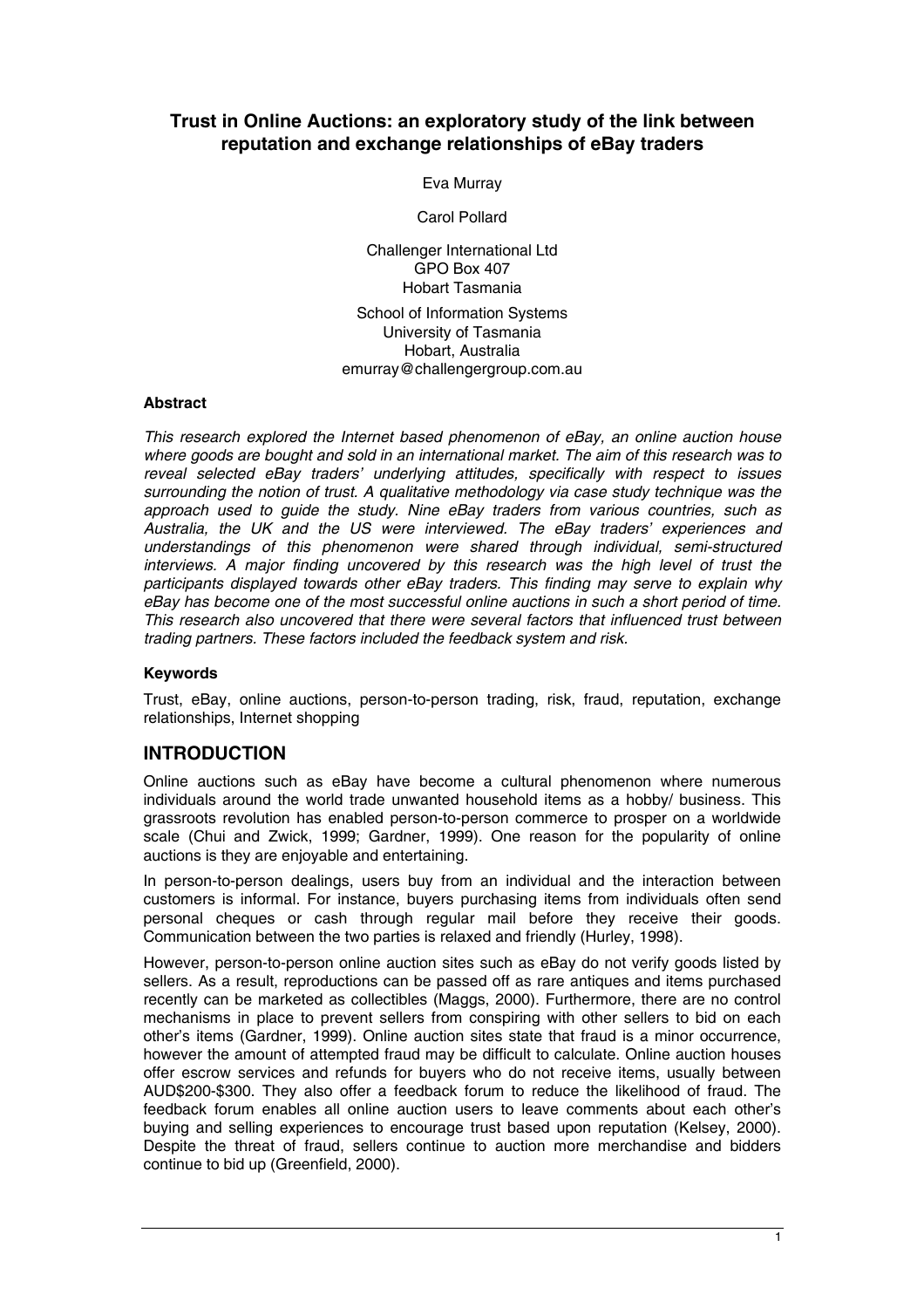Although research into online auctions is increasing, the majority of such studies consider online auctions to be analogous to offline auctions. However, the Internet produces a new virtual reality with implications that do not match anything in the offline world (Shneiderman *et al*., 1998). For instance, in the offline auction world, buyers have the opportunity to touch the item to verify its legitimacy. Moreover, once buyers have placed a bid successfully they pay the auctioneer who then provides them with the purchased goods. By contrast, in the online auction world, buyers cannot touch and feel the item to verify its authenticity and as such, have to rely upon the seller's word. Furthermore, when buyers dispatch payment they have to trust that the seller will send the item as promised.

Given the recent developments discussed above, further examination of the appeal, trust and risk issues are warranted. Therefore, this study investigated person-to-person auction websites, using data acquired via a selection of users from eBay. eBay provided an appropriate example due to the numerous auctions and registered users it enjoys. The aim of this research was to gain a deep understanding of what makes online users trust other individual users they have never met. Moreover, the research was interested in discovering online auction users' belief systems to uncover factors that are important to them when trading with other individuals. More specifically, the aim of this research was to answer one main research question: What factors facilitate trust in eBay traders' and the eBay system?

The paper continues by discussing the theoretical foundations surrounding online auctions, particularly trust issues and in doing so, highlights those areas in which research may be lacking and where gaps in understanding are evident. The paper then discusses the methodological issues and approach used to guide and inform this study. Finally, the paper presents a discussion of the analysis and discusses the implications for future online auction practices and research.

# **THEORETICAL FOUNDATIONS**

Trust can be described as a subjective process in which buyers evaluate a seller on the basis that a seller will complete a specific transaction according to their certain beliefs and expectations (Gambetta, 1988). Williamson (1991) outlines three sources of trust in commerce as interpersonal contact, values and reputation. In the majority of electronic commerce transactions however, interpersonal contact is absent and values are not clearly developed (Fung and Lee, 1999). Therefore, the most common source of trust in electronic commerce is reputation (Williamson, 1991).

Reputation has business worth and has been considered as a main precursor to trust (Hawes *et al*., 1989). As trust cannot be easily detected, reputation is used as a substitute for trust. Therefore, trust is perceived as a means of lessening risk for particular transactions, which enables sellers to obtain price premiums for merchandise sold. In contrast, sellers with less trustworthy reputations cannot demand a price premium, as buyers require a return for accepting extra risk when they conduct business with such sellers (Pavlou and Ba, 2000; Langdon and Smith, 1998).

Reputation has meaning only in an unsure world and therefore, reputation provides warning signs for the market regarding whether a seller is honest or dishonest. Trust is the main catalyst in most buyer-seller relationships, particularly when two specific conditions are present, namely ambiguity or uncertainty (risk) and information on goods for sale is limited or deficient (information asymmetry). Such conditions may tempt the seller to behave opportunistically (Pavlou and Ba, 2000). Facing risk and information asymmetry, buyers search for indicators that lessen opportunism (Williamson, 1985). Furthermore, trust is interconnected with risk (McAllister, 1995) and both are anchored in individuals' perceptions (Hawes, Mast and Swan, 1989). One of the outcomes of trust is that it decreases the customer's perception of risk related to opportunistic behaviour by the trader (Ganesan, 1994). Therefore, buyers trust sellers with respectable reputations, as such sellers are not likely to harm their reputation in order to take advantage of a single transaction for quick profit (Kollock, 1999).

It has long been held that trust is crucial for understanding the majority of business exchange (Hirsch, 1976). Electronic commerce and online auctions in particular are the latest means of business exchange in which online transactions transpire between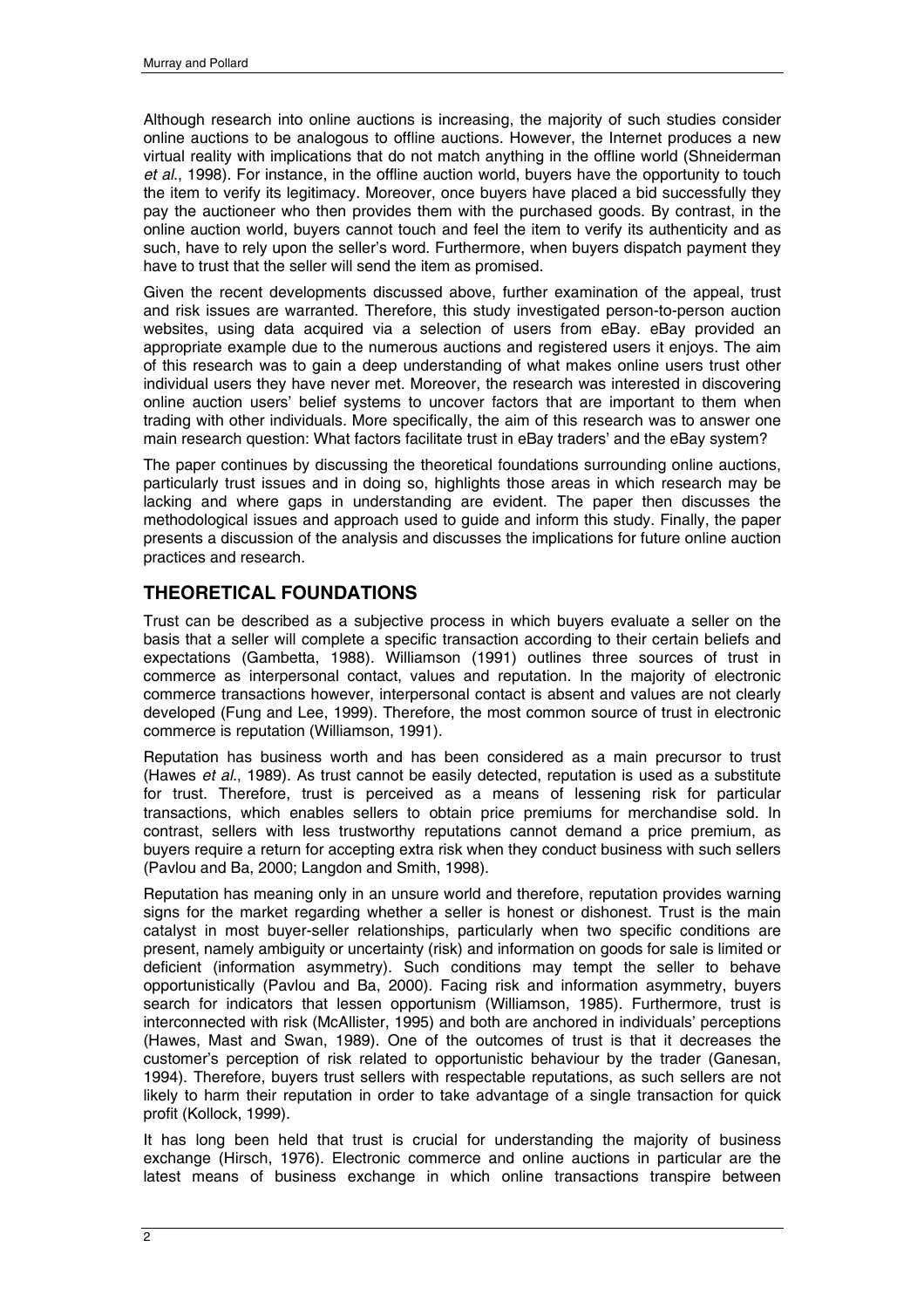individuals or organisations that have never encountered each other previously. As in the offline world, trust in the online world has been regarded as vital for conducting business transactions (Ba *et al*., 1999). Furthermore, given the impersonal nature of the online setting and the complexity in evaluating merchandise condition prior to acquisition, trust may be even more important in the online world (Fung and Lee, 1999). eBay places heavy prominence on the notion that the eBay traders produce a '*community*' founded on honesty, trust and respect (Gray and Neist, 1999). To illustrate, eBay (2001) declares in their website page titled '*Company Overview*' under the sub heading '*Our Mission*' that:

*eBay was founded with the belief that people are honest and trustworthy. We believe that each of our customers, whether a buyer or a seller, is an individual who deserves to be treated with respect.*

Fraud is a major worry for online bidders, as it erodes the trust between the trading partners. As Haney (2001) reveals:

*The bulk of electronic crimes committed in the United States last year related to Internet auction sites and affected people between the ages of 20 and 40, according to a study released last week by New York-based market research company eMarketer.com…* 

Person-to-person online auctions, such as eBay permit anyone to put up a picture and a description of an object he or she is offering and tempt bids from potential buyers. However, items listed are not authenticated by eBay and buyers are also unable to physically verify an item's authenticity. This presents an opportunity for deceitful sellers to peddle items that are worthless or not working. Moreover, there are no methods in place to prevent sellers from colluding with other sellers to bid on each other's items (Gardner, 1999). In addition, buyers and sellers are from various countries and often do not know who they are trading with, particularly in terms of person-to-person dealings (Maggs, 2000).

Most fraud occurs when a seller receives payments with no intention of sending the product to the purchaser and/ or the quality or features of the product delivered is not what the purchaser anticipated (Chui and Zwick, 1999). Sellers may also open a new registration name or work in conspiracy with certain buyers or sellers to bid on their own products and may even submit positive feedback ranking for themselves (Kauffman and Wood, 2000). Evidence of fraud committed by buyers has also been documented. For instance, certain buyers may use stolen credit cards to purchase items from online auctions. According to the Gartner Group's study, 1.13% of the online business deals were performed with stolen credit cards (Guernsey, 2000). There are also buyers who place fake bids and never send money; these types of bidders are referred to as '*deadbeat bidders*'*.* This costs the seller time in having to lodge a '*non paying bidder alert*' to eBay in order to obtain payment from the buyer or possible refund from eBay (Kane, 1999).

Like other online traders, it is crucial that online auction sites tackle any fraud anxieties that their clients might have. As trust and reputation is important in business dealings, numerous online auctions are supplying information to users regarding trust and reputation to assist in lessening the fraud fears of auction traders. For instance, eBay's online feedback forum enables all online auction users to leave comments about each other's buying and selling experiences. The feedback that a user receives from other users is stored in their feedback profile where other users can view it. This enables users to learn about the other person's reputation and past dealings with other buyers and sellers (Pavlou and Ba, 2000).

Such feedback instruments can encourage trust based upon reputation. Feedback can increase cooperation, lessen opportunism, and indicate respectable reputation. With the advent of new electronic environments in which individuals are not acquainted with each other, reputation is undoubtedly significant in fostering trust (Fung and Lee, 1999).

A high feedback rating is an asset. Numerous online auction users state they are more prepared to deal with sellers with a high rating or will only deal with sellers with high ratings. In this way, certain sellers are able to develop a brand identity that enhances their number of sales or final auction price. eBay has even included some of its most highly rated sellers on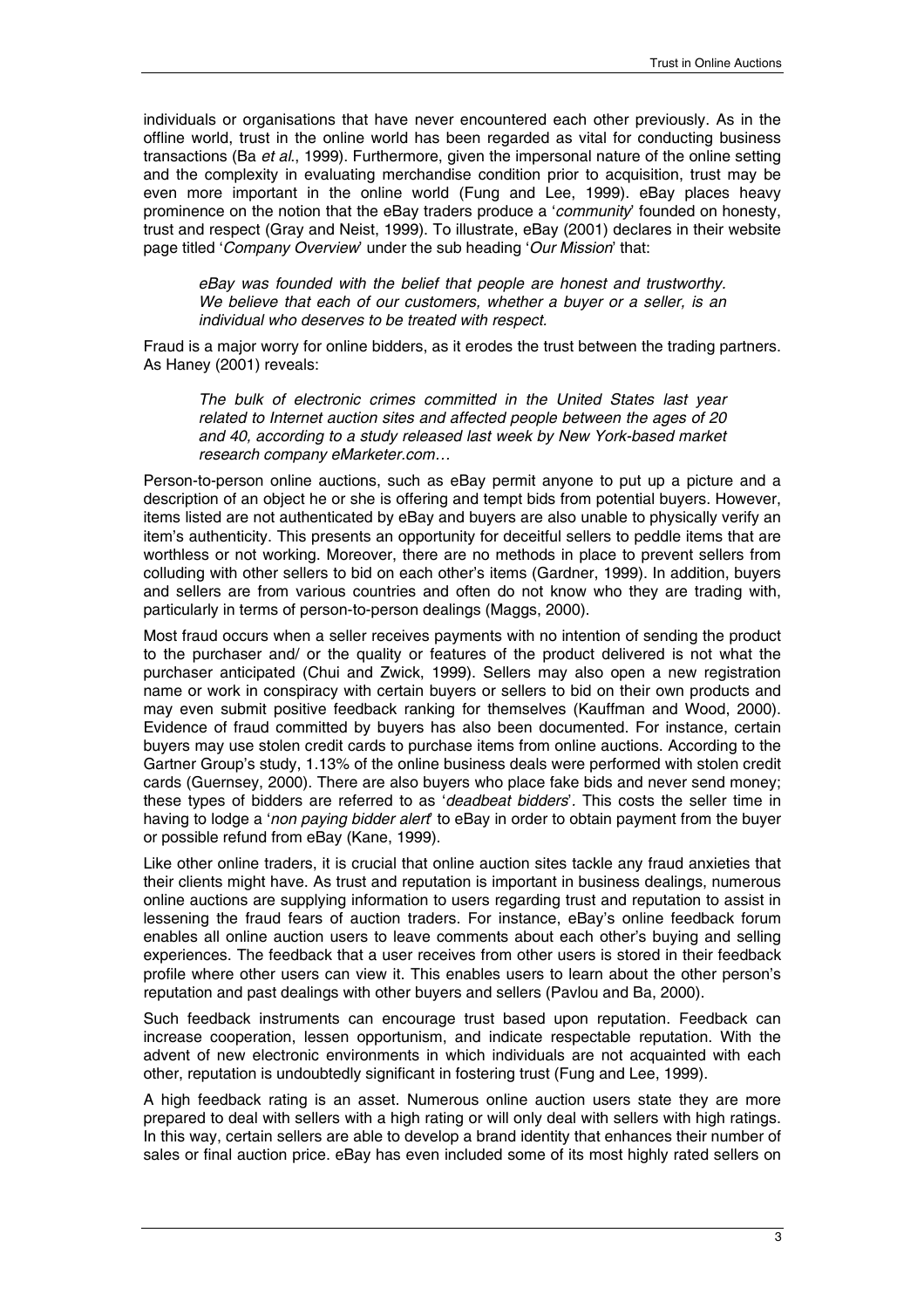its home page. Such public broadcasts or reputation are likely to encourage buyers to purchase items (Kollock, 1999).

Reputation is highly prized by both buyers and sellers who regularly prompt trading partners to submit feedback for them. Buyers are cautious of sellers with little or no reputation rating and sellers often declare that they will not trade with bidders who have a number of '*negative*' feedback comments. Certain observers suspect that the feedback forum system is central to eBay's accomplishment and that it clarifies why buyers are prepared to forward cheques or cash in the mail to practical strangers in the belief that the goods will be dispatched in the advertised condition (Gray and Neist, 1999).

Nevertheless, the eBay's feedback forum is restricted for two particular reasons. First, the auction site does not implement sound verification procedures. This allows a person with a poor reputation in the auction community to obtain another email address and reregister with no link to poor reputation. Second, feedback placed against another user is not verified by eBay. This allows spiteful exploitation of the feedback forum (Ba *et al*., 1999).

For example, users state the drawback of the feedback system is that a receiver of negative feedback may retaliate and possibly have the original poster kicked off the auction site for no valid reason (Gardner, 1999). Furthermore, sellers can post a flattering account of themselves. Thus, a spotless feedback reputation does not guarantee the legitimacy of the seller (Snyder, 2000).

To date, no empirical evidence demonstrates whether such electronic feedback forums regarding reputation are meaningful (Pavlou and Ba, 2000). Even though empirical research has recognised that a trustworthy reputation allows greater prices for merchandise, it is nonetheless undecided whether this correlation is clear-cut in the online marketplace (Langdon and Smith, 1998). Moreover, the majority of studies have centred on the reputation of the product and not on the reputation of sellers with good business practices (Rao and Bergen, 1992). One of the aims of this study was to investigate the degree to which buyers use reputation as a signal to shape trust perceptions and examine the method by which traders manage the risks of online auction trades.

# **RESEARCH METHOD**

Since little research has looked at online auctions and in particular, trust in online auctions, an exploratory study was appropriate. The case study method (Yin, 1994; Doolin, 1996) was selected because it provided a way to explore the dynamics of a complex phenomenon. Data was collected through in-depth semi-structured interviews with nine eBay buyers and/ or sellers. The interview data was collected using ICQ, an online text-based program that enables data to be captured at the source and requires no transcription. The use of this medium required that the participants be familiar with ICQ and had relatively high English writing skills. The process of using ICQ can be compared to that of a telephone interview. Questions relating to personal characteristics, trading experiences, trading perceptions and effectiveness of the feedback forum were posed. During each interview, spontaneity and tangential dialogue were encouraged to help participants to reveal possibly useful anecdotal data (Walsham, 1995).

Initial email contact was made with 150 eBay buyers and sellers. From these, nine were interviewed based on their varying levels of experience, gender and nationality. The sample consisted of 4 females and 5 males, ranging in age from 22 to 62 years. Three participants classified themselves as Sellers, 1 as a Buyer, and five bought and sold on eBay, effectively representing the viewpoint of a total of 8 sellers and 6 buyers. Participants had 1 to 3 years of trading experience on eBay and had participated in from 10 to 1,000 transactions. The participants represented five countries: Australia (3); Canada (2); New Zealand (2); United Kingdom (1) and USA (1). Table 1 profiles the participants to enable the reader to better understand the context in which the findings were derived. Pseudonyms are used to assure confidentiality and will be used in the findings section.

As ICQ required both the interviewer and interviewee to type responses, typing mistakes and poor grammar sometimes occurred. Obvious spelling mistakes and poor sentence structure were corrected to improve readability, but care was taken to ensure participants' words and meanings were not altered in the correction process. Each transcript was edited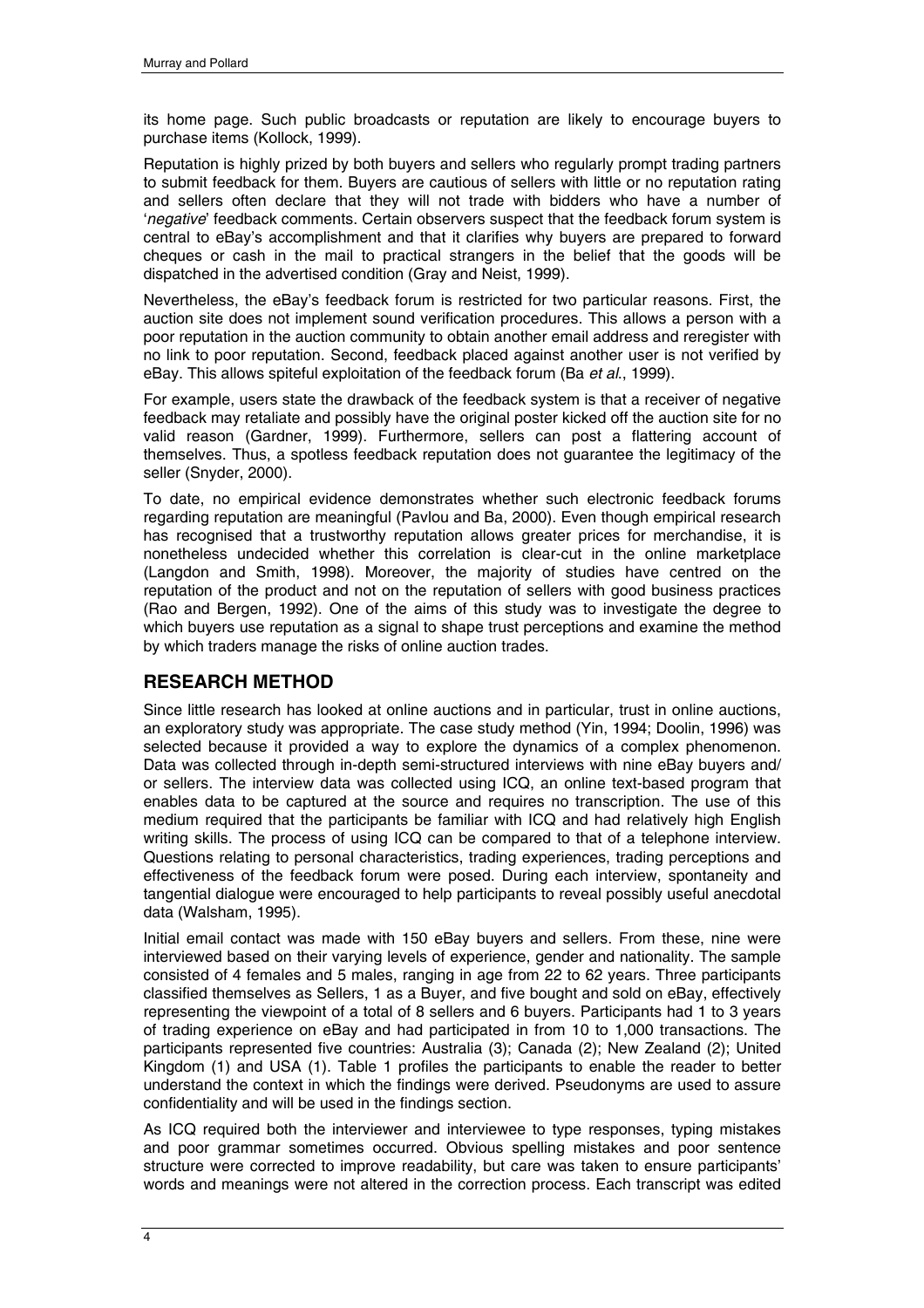within 24 hours of its completion to ensure the material was fresh in the researcher's mind to lessen the possibility of incorrect transcription (Yin, 1994).

The data analysis used in this research was a bottom up approach based upon several stages of coding suggested by Strauss and Corbin (1990). The coding used their threestage process: open, axial and selective. Interview transcripts were coded into themes grounded in the narratives of the participants. Themes were organised into categories, with certain codes being further refined, while others remained unchanged. The final stage of the coding process involved inspecting the data and prior themes, which included looking for participants' comments that demonstrated themes via comparisons and contrasts. To strengthen the reliability of the coding process, both authors independently coded the data and came together to discuss their findings. Where agreement could not be reached on the interpretation of a passage, it was negotiated or excluded.

Member validity was achieved by providing the participants with a summary of the data analysis, so that they could check the analysis of the data for accuracy and adequacy (Neuman, 2000). To facilitate the confirmability of the current research, a comprehensive case study database was developed to allow other researchers to follow the path from initial research questions to final conclusions and vice versa (Yin, 1994). ICQ files and Excel spreadsheets of raw data were maintained to provide a chain of evidence of relationships observed in the early stages of data analysis and their subsequent modification and refinement throughout the different phases of coding.

# **RESULTS**

Trust emerged as an important component of trading on eBay. Indeed, two participants declared that eBay was *"all about trust".* Evidence for this strong emphasis on trust is provided with relation to buyers desire to purchase versus negative reputation and opportunity ease of retaliation in online environments.

| Pseudonym                       | <b>Mary</b>             | Fred                     | <b>Sue</b>                                       | Jill      | John                  | Peter                 | Liz         | Tom         | <b>Jerry</b>         |
|---------------------------------|-------------------------|--------------------------|--------------------------------------------------|-----------|-----------------------|-----------------------|-------------|-------------|----------------------|
| Gender                          | Female                  | Male                     | Female                                           | Female    | Male                  | Male                  | Female      | Male        | Male                 |
| Age                             | 62                      | 44                       | 29                                               | 43        | 35                    | 61                    | 22          | 30          | 57                   |
| Country                         | Canada                  | <b>New</b><br>Zealand    | New Zealand                                      | Australia | Canada                | Australia             | Australia   | UK          | <b>USA</b>           |
| Urban/                          | Rural                   | Urban                    | Urban                                            | Rural     | Urban                 | Rural                 | Urban       | Urban       | Urban                |
| Rural                           |                         |                          |                                                  |           |                       |                       |             |             |                      |
| Occupation                      | Self<br>Employed        | Casino<br>Superviso<br>r | Part Time<br>Computer<br>Receptionist<br>Analyst |           |                       | Unemployed Unemployed |             | Admin       | System<br>Specialist |
|                                 |                         |                          |                                                  |           | Due to Back Community |                       | Student     | Officer:    |                      |
|                                 |                         |                          | Single Mum                                       |           | Injury                | Worker                |             | Manager     |                      |
| eBay Role                       | Seller                  | Seller                   | Seller                                           | Buyer     | <b>Both</b>           | <b>Both</b>           | <b>Both</b> | <b>Both</b> | <b>Both</b>          |
| Years<br>Trading on<br>eBay     | 1.5                     | 2.5                      | 2                                                |           | 3                     |                       | 1           | 2           | 3                    |
| Daily Usage<br><b>Hours</b>     | $\overline{\mathbf{4}}$ | Often                    | 2.5                                              |           | 3                     | 3                     | 1           | 1           | 2.5                  |
| Number of<br>items<br>purchased | <b>NA</b>               | <b>NA</b>                | <b>NA</b>                                        | 100       | 20                    | 100                   | 50          | 10          | 275                  |
| Number of<br>litems sold        | 750                     | 1000                     | 281                                              | <b>NA</b> | 500                   | 30                    | 15          | 700         | 400                  |

## Table 1: Profile of Participants

## **Trust as a facilitator of the exchange relationship**

All participants appeared to support the spirit of eBay's mission statement that "*eBay was founded with the belief that people are honest and trustworthy*".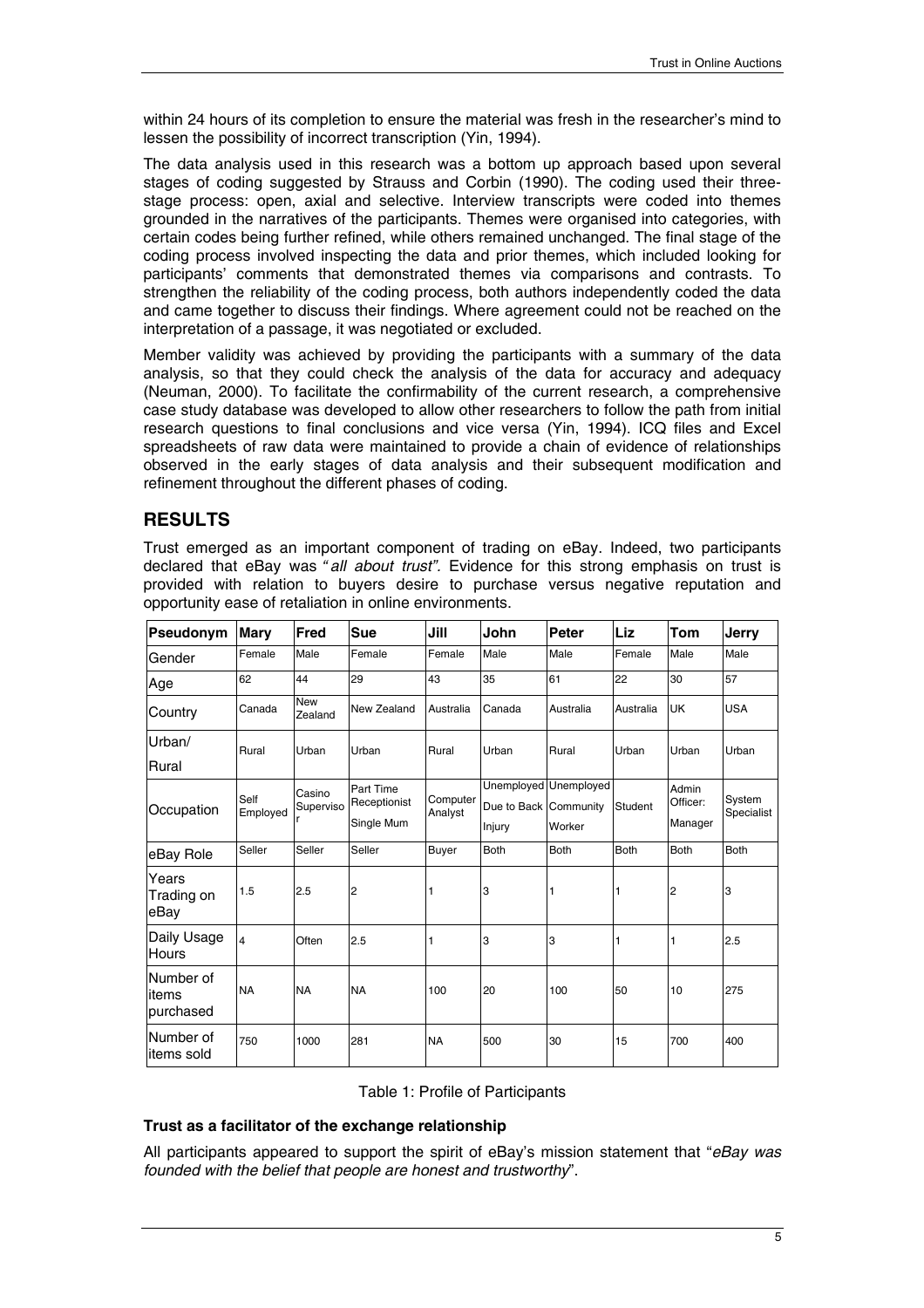*As the motto goes people in general are basically good* 

*I found 99.9% of people on eBay can be trusted.* 

*eBay is completely based on a trust system so that's the way you've got to use it if you want to buy something.* 

*The whole concept is based on Trust …and that it works.* 

Some participants were also willing to trust new or infrequent eBay traders. For example:

*…When it come to how many rating a person has got I don't think you can really base anything on that as everybody has got to start somewhere I mean when I started I had a rating of zero and people bought of [sic] me and now my rating is up to 58 and all good!* 

(Peter)

(John)

(Peter)

(Liz)

(Mary)

*As a Seller myself I don't normally judge someone by a low amount of FB [feedback] – everyone starts somewhere and some people just don't buy much* 

(Jerry)

And, several participants also remarked they were prepared to trust other traders, even when faced with delays or other problems. For instance:

*It got to the point where he said he was putting the item in the post after the weekend, and then nothing. There was at least 4 or 5 normal emails back and forth, and then I didn't get a reply after that… But really, I like to give people the benefit of the doubt, and he could've died, which isn't a very nice thought.* 

(Liz)

*I* will give them [sellers] the benefit of the doubt in any problems that may *arise from the sale. I would expect no less for me in my sales.* 

(John)

#### **Risk**

The comments listed above show that risk is intrinsically linked to trust. All human interactions that involve trust inherently hold the possibility of opportunism. This willingness to accept risk in the exchange relationship process enables traders to obtain possible beneficial outcomes (Jarvenpaa *et al*., 2000). As a result, traders put themselves at risk in the belief that others will act honestly.

In general, buyers were willing to take the risk in order to obtain their desired purchase. The acceptance of risk surfaced in the interviews, this clearly illuminated the fact that certain participants were more than willing to accept risk to obtain something they desired. For instance, when asked if she would consider purchasing an item from a seller who had more bad feedback than good, a buyer responded:

*I only ever buy things I really would like, and I don't want anything saying that I can't get that item! Even if he had some bad feedback, I'd still probably bid on the item, because he's also got some good feedback too in most case.* 

(Liz)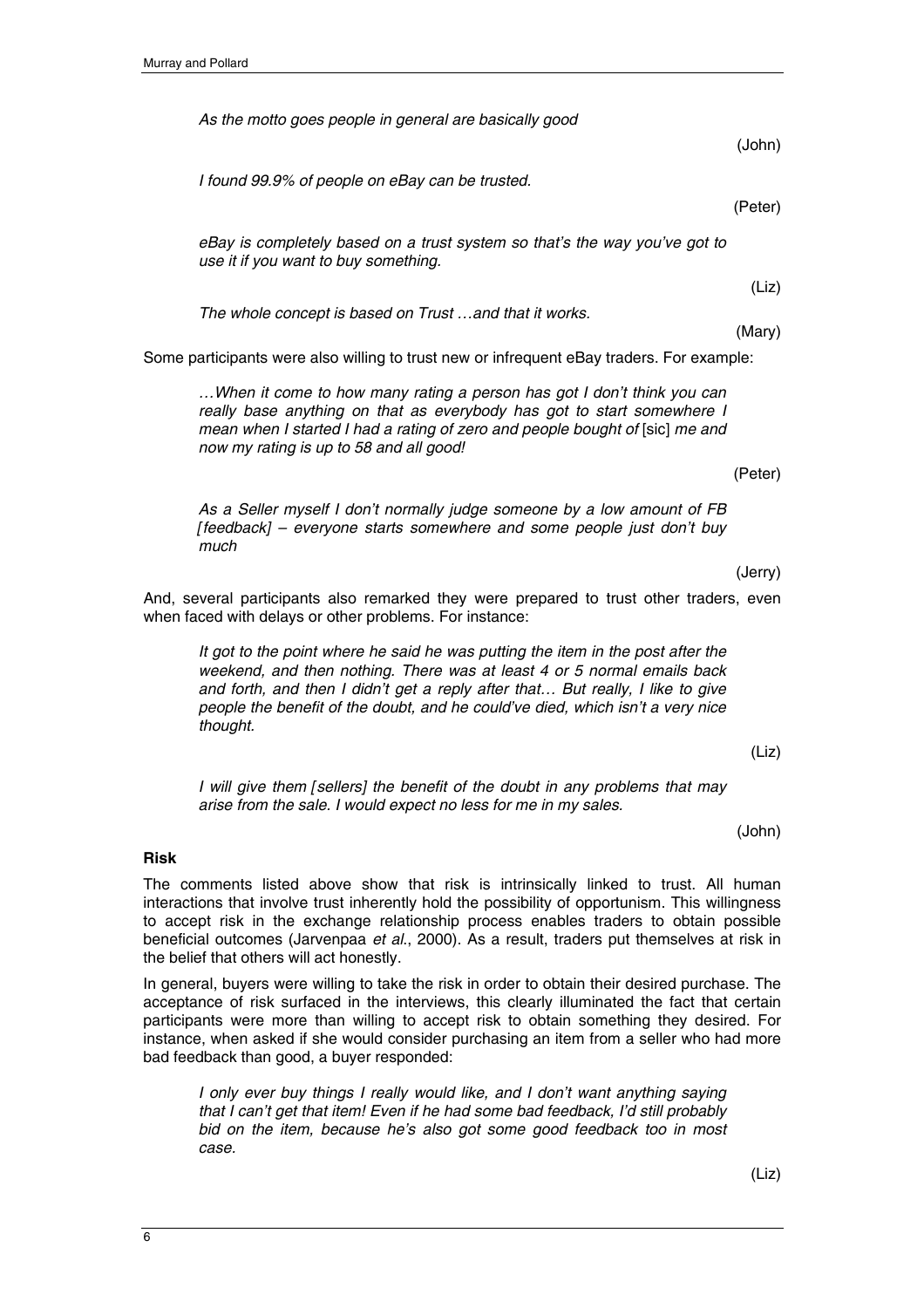Other buyers expressed similar opinions, however, they were slightly more cautious. For example:

*Probably not, BUT if he had an item that I REALLY wanted and had never seen before on eBay I might consider it.* 

(Jill)

*If they [seller] at the time were the only option I still would purchase from them.* 

(John)

However, other buyers presented a slightly different viewpoint. Although one buyer was willing to purchase items from sellers with some negative feedback, he asserted that this decision would be determined by "…*the percentage of neg's [negatives] and the wording of the negs*" *(Jerry).* 

Some sellers were also willing to take the risk and trade with buyers who had some negative feedback. For instance, when John was asked whether he used the feedback forum to review buyers, he responded by stating the following:

*Not as often as I would like, I do sometimes. [For] example, I had one guy who was in the negative rating – and it concerned me. I e-mailed them and they gave me their mailing address as a form of honesty on there part. They won the auction and had no problem with the sale or payment.* 

He was prepared to take the risk and trust that the buyer was stating the truth regarding his or her address, so that he could sell the item. Moreover, another seller stated that she reviewed the feedback system, but admitted that it was *"Mostly after the fact that they won an item" (Mary).* This statement suggested that she was prepared to take the risk and trade with buyers with some negative feedback, since once the auction closed she was obligated to finalise the sale with the highest bidder (eBay, 2001b).

However, others were not particularly willing to take the risk. For example, one stated, *"…if someone bids on my goods and I see they have negative feedback that looks odd I ask them to explain" (Fred).* When asked what he would do if the buyer could not explain his or her negative feedback, he responded: *"it hasn't happened, but I suppose I would retract their bid and mail eBay informing them of the situation."* 

Overall, the majority of the participants (both buyers and sellers) were willing to accept risk as a component of trading on eBay. Clearly, their desire for an item outweighed the negative feedback or delays in receiving goods and resulted in their trusting the other party to the transaction.

#### **Feedback Forum as a Control Mechanism**

The most commonly used control mechanism for mitigating risk was eBay's feedback forum. The majority of participants found the feedback forum useful in determining people's honesty and ensuring that people trade honestly. Sellers relied heavily on feedback when trading. To illustrate:

*The Feedback system has a good influence and is a great device to keep people honest… As for knowing in advance about the honesty of a person … the more positive feedbacks I see the more I tend to trust in advance, because I know that they are hard to get and worth a lot.* 

(Mary)

*…It [the feedback system] is a very useful system for letting sellers sort of know who they are dealing with.* 

(Sue)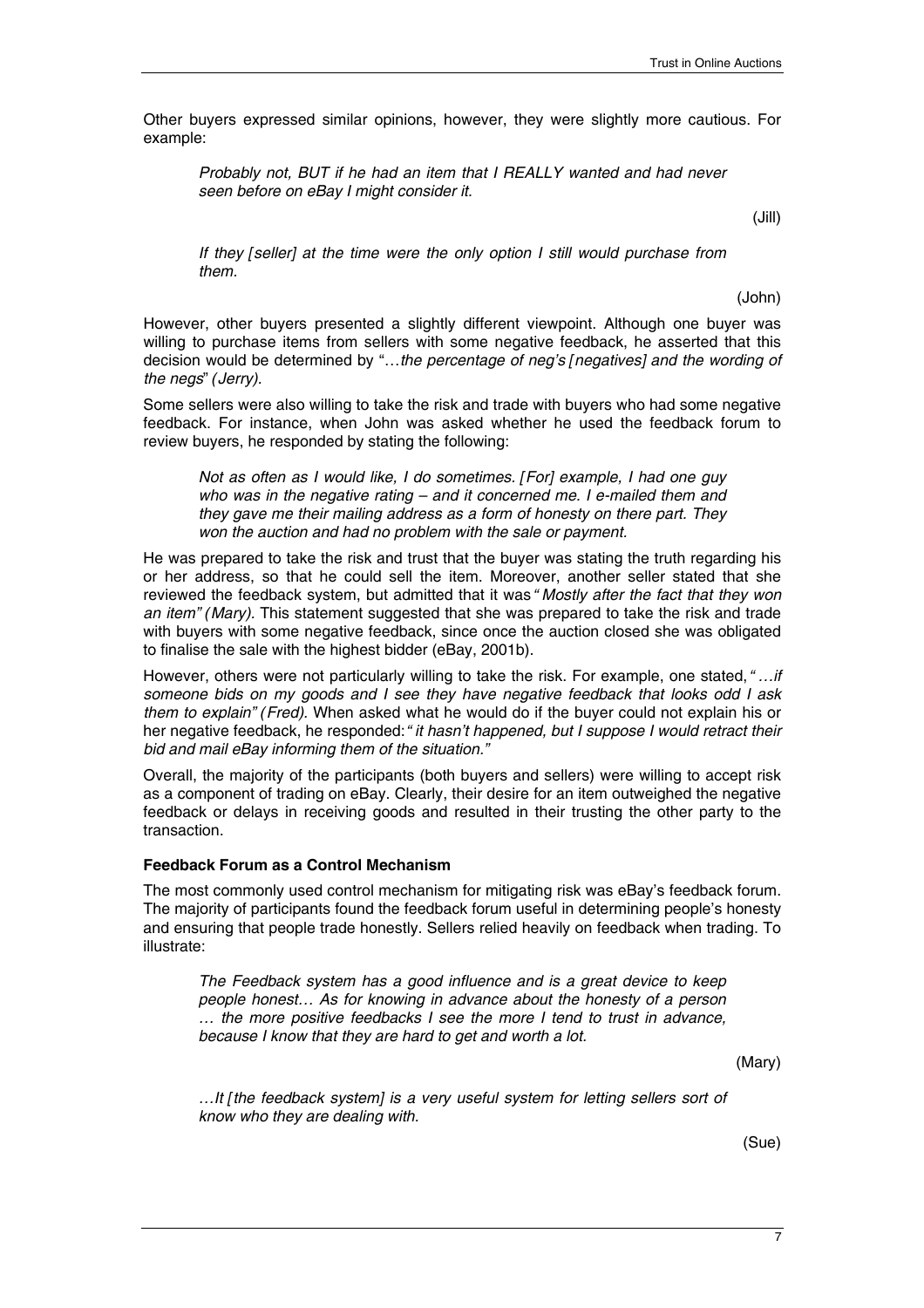*I see that since I have had more than 500 feedbacks people trust my packing, shipping and dealing more and my business has improved a lot and I can ask better prices too".* 

(Mary)

Interestingly, buyers did not appear to use feedback to judge sellers.

*I don't generally use it to make up my mind, but yes it is a useful tool to consider.* 

(Tom)

*Yes I suppose so [that it is useful], but I really don't use it much.* 

(Liz)

It was evident too, that a high feedback rating did not necessarily guarantee a successful transaction process for buyers. For example, one buyer recalled he purchased an item that he never received. He went on to state that the *"Funny part is the seller had one of the largest ratings I had ever seen on E-bay" (John).* Another recounted a similar situation: *"I've only ever once lost my money, and this was to a guy who had lots of perfect feedback" (Liz).*

Another buyer highlighted the fact that a seller's negative feedback does not imply that the trade will be a failure. She provided an example of an encounter with a seller from England who had some negative feedback and described this trade as *"…brilliant. I suppose some people are never happy" (Jill).*

#### **Retaliatory Feedback**

A problem that was identified with the feedback forum was retaliatory feedback, which could unfairly impact on other traders' perceptions of their honesty. A number of different perspectives on this issue were expressed. For instance, one buyer/ seller felt the feedback system needed to be *"…improved upon – removal of obviously retaliatory FB would be my #1 improvement*" (Jerry). While another thought that negative feedback comments appeared to be a result of *"…name calling and other silly comments that get left by both parties…"*  which he described as *"… just pathetic" (Tom).*

Two sellers recalled instances when they had been personally involved with retaliatory feedback:

 *I had one person who has left bad feedback because I did.* 

(Sue)

*I left him some negative feedback and they in return left some for me which is one thing about the feedback rating I do not like. I did nothing wrong in the sale yet I got negative feedback and it takes my rating point down by one… I have been trying to get a higher rating and every time I leave negative feedback I take the risk of them returning it and I lose a rating point for it.* 

(Jerry)

John also recounted an example of retaliatory feedback that involved "one-upmanship":

*I gave him neg [negative] FB – he replied with the same – I replied the reason he gave it to me [which was retaliatory]. I – at the time had a good amount of FB – he had very little – less than 20-30 so I felt it hurt him much more than me – but frankly I gave it to him more because of his attitude than anything else.* 

Although several participants expressed concerns regarding retaliatory feedback, most traders perceived that this problem was not extreme. This outlook was clearly captured in the following remark by Jerry *"I think a lot of the neg FB's received are received by people that know they deserve them and don't retaliate."* Nevertheless, he also noted that there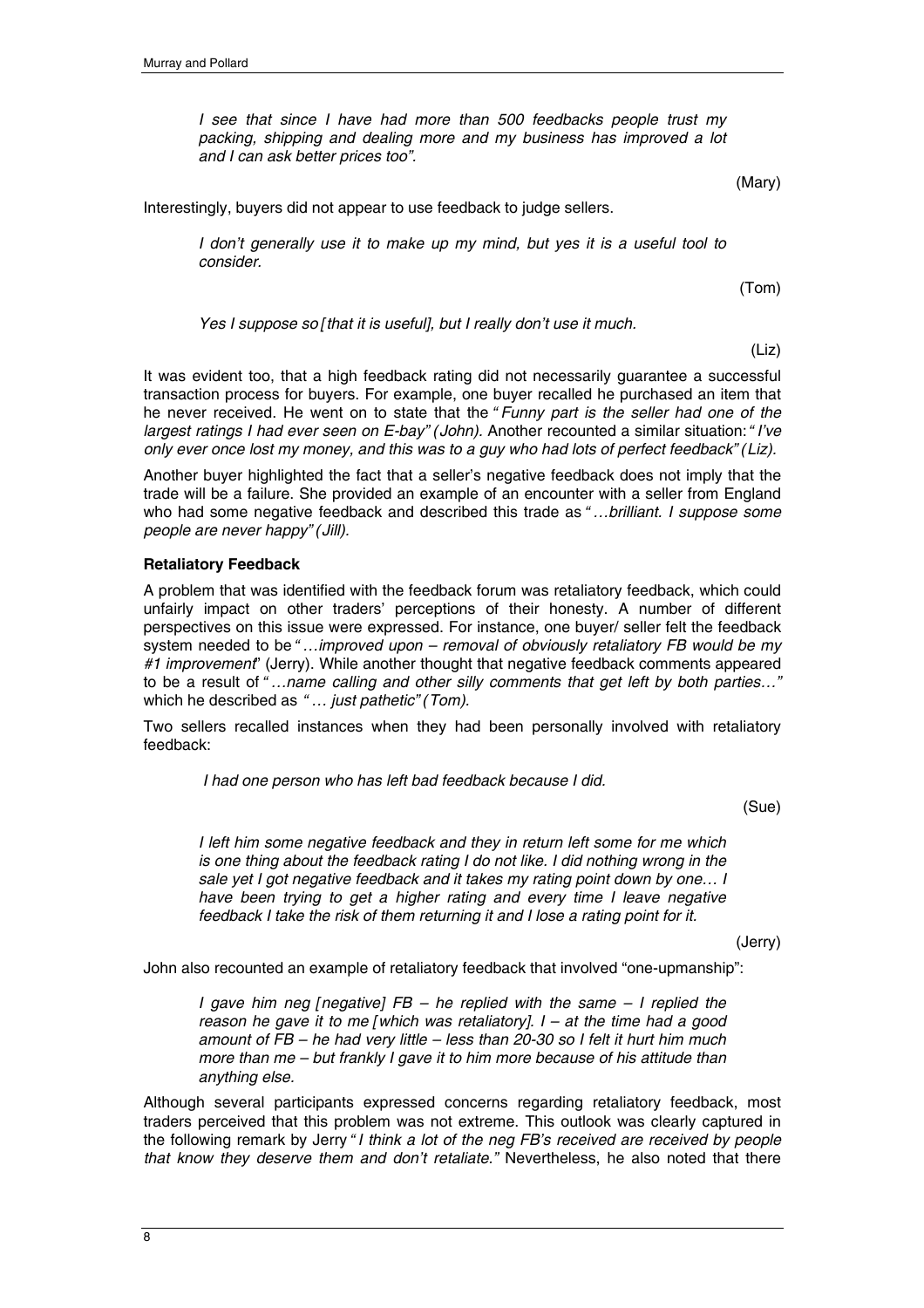*"…are always a few [retaliators] and you or at least I always worry that the next one I give I'll get one in return."* 

Given these concerns, some participants altered their usage of the feedback system as a result of retaliatory negative feedback. For example:

*No I have made it a policy NOT to leave neg feedback ... because I think it is better not to give any feedback than to give neg feedback…neg feedback attracts neg feedback so if you do it to someone else they hit you with a neg feedback which never looks good.* 

(Fred, Seller)

*I am loathe to leave negative feedback and cannot remember a single instance when I have, so I don't consider that an option, for the sake of ruining my own profile with petty bickering".* 

(Tom, Buyer/ Seller)

All in all, the feedback forum was perceived to be a useful control mechanism for assessing traders' honesty. Nevertheless, as John declared, *"…with everything its [the feedback system] still not perfect."*

Figure 1 summarises these emergent themes and the way in which they influence the development and maintenance of trust in eBay trader exchange relationships.



Figure 1: Proposed Model of Trust in Online Auction Exchange Relationships

# **DISCUSSION**

These findings demonstrate that trust is an integral part of participants' trading experiences and that without trust they would not trade on eBay. The theme of trust and the factors that influenced the formation of their disposition/ attitude to trust emerged throughout the interviews. Furthermore, the evidence presented within this research suggested there were a number of factors that influenced the formation of trust, for instance, risk and feedback. Indeed, participants viewed eBay as being "*all about trust".* The current findings confirm the importance of trust for sustaining business relationships reported in previous research (for instance Ba *et al*., 1999; Fung and Lee, 1999).

The feedback system appears to be effective in assisting traders in forming an attitude about the trustworthiness of others. Previous research on online trading has reported no meaningful empirical support for feedback systems with respect to reputation (Pavlou and Ba, 2000). Although, empirical research has reported that a trustworthy reputation allows greater prices for products, it is nonetheless undecided whether this correlation is clear-cut in the online marketplace (Langdon and Smith, 1998). The current findings show mixed support that the feedback mechanism was effective in assisting participants to assess the honesty of others. Some of the buyers stated they did not "really use" the system to judge other people and a small number of participants suggested that the feedback system could not be relied upon "*as gospel*". However, one of the sellers noted that she obtained higher prices for her items when her feedback rating exceeded 500, as buyers trusted her business dealings.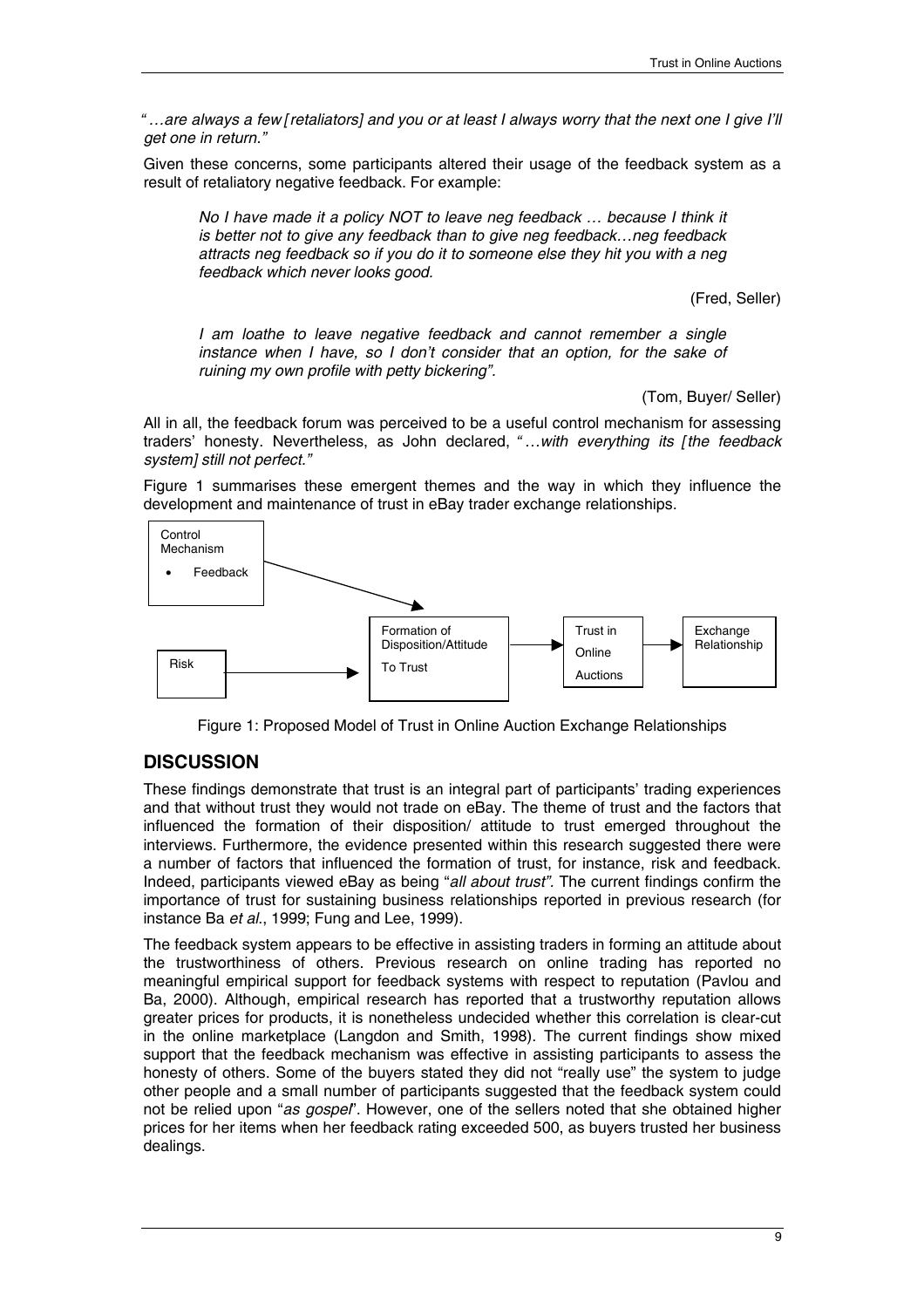This study provides initial evidence linking reputation with buying behaviour. The findings show negative reputation does not necessarily deter buyers from purchasing a product particularly when the product is appealing or rare. Thus highlighting the need for further research into the effectiveness of feedback systems to explore this link between trust and reputation.

The discussion with the participants also underlined a problem with the feedback system, namely retaliatory feedback. As a result, certain participants altered the way they use the feedback system by implementing a policy of not leaving negative feedback. Such actions by traders may be detrimental to the effectiveness of the feedback system, particularly if high numbers of traders use this strategy to avoid retaliatory feedback problems.

The literature regarding the feedback system has described the problem of eBay not verifying the feedback placed against users and how this creates the potential ease of opportunity to place retaliatory feedback (for instance Ba *et al*., 1999; Gardner, 1999), however the consequences and implications of this problem have not previously been addressed. The current findings confirm this problem exists and extend the current body of knowledge by uncovering the strategy of not giving negative feedback to discourage other traders to do the same despite the ease of opportunity to do so. The main precursors to this decision revolve around the fear of malicious retaliation and the consequent impact this may have on their reputation and rating level.

#### **Implications for Practice**

These findings report some issues with respect to online auction exchange relationships and suggest some strategies to help increase trust between traders and assist in encouraging potential buyers to bid in this new online auction environment. As the perception of reputation of an online auction seller is vital to buyer trust, online sellers should do what they can to raise awareness of these available control mechanisms.

Buyers appear to be aware of and use the feedback forum, but eBay provides another control mechanism (*'me page'*), that none of the participants discussed. New or less wellknown sellers on eBay may be able to build and promote their reputations by describing their business history and/ or personal background via the *'me page'*. This facility enables traders to present a profile of themselves to potential eBay traders. Online sellers should promote the *'me page'* to buyers and also clearly state their policies for customer satisfaction, returns and refunds within their selling pages. They might also present a list of positive feedback with respect to the quality, fairness and efficiency of their service*.*

Advising online sellers to publicise their business history, personal background and reputation on the '*me page*' facility might seem trivial, however it does have the potential to provide vital information and is grossly under-utilised.

#### **Implications for Future Research**

This is an exploratory study that sought to collect '*rich data'* from a limited number of participants. As such, it provides a sound basis for broader investigations of eBay use, as suggested by Hochschild (cited in Neuman, 2000: 198):

*Intensive interviews are a device for generating insights, anomalies, and paradoxes, which later may be formalised into hypothesis that can be tested by quantitative social science methods.* 

These findings have only addressed a limited sample of eBay traders, and as such, are not positioned to explore the wider implications of issues raised. This suggests the need for further systemic research to authenticate the findings proposed here and to ascertain the validity of the explanatory scheme.

# **REFERENCES**

Ba, S., Whinston, A.B., & Zhang, H., 1999. "Building trust in the electronic market using an economic incentive mechanism," *Proceedings of the 1999 International Conference on Information Systems*. p208-212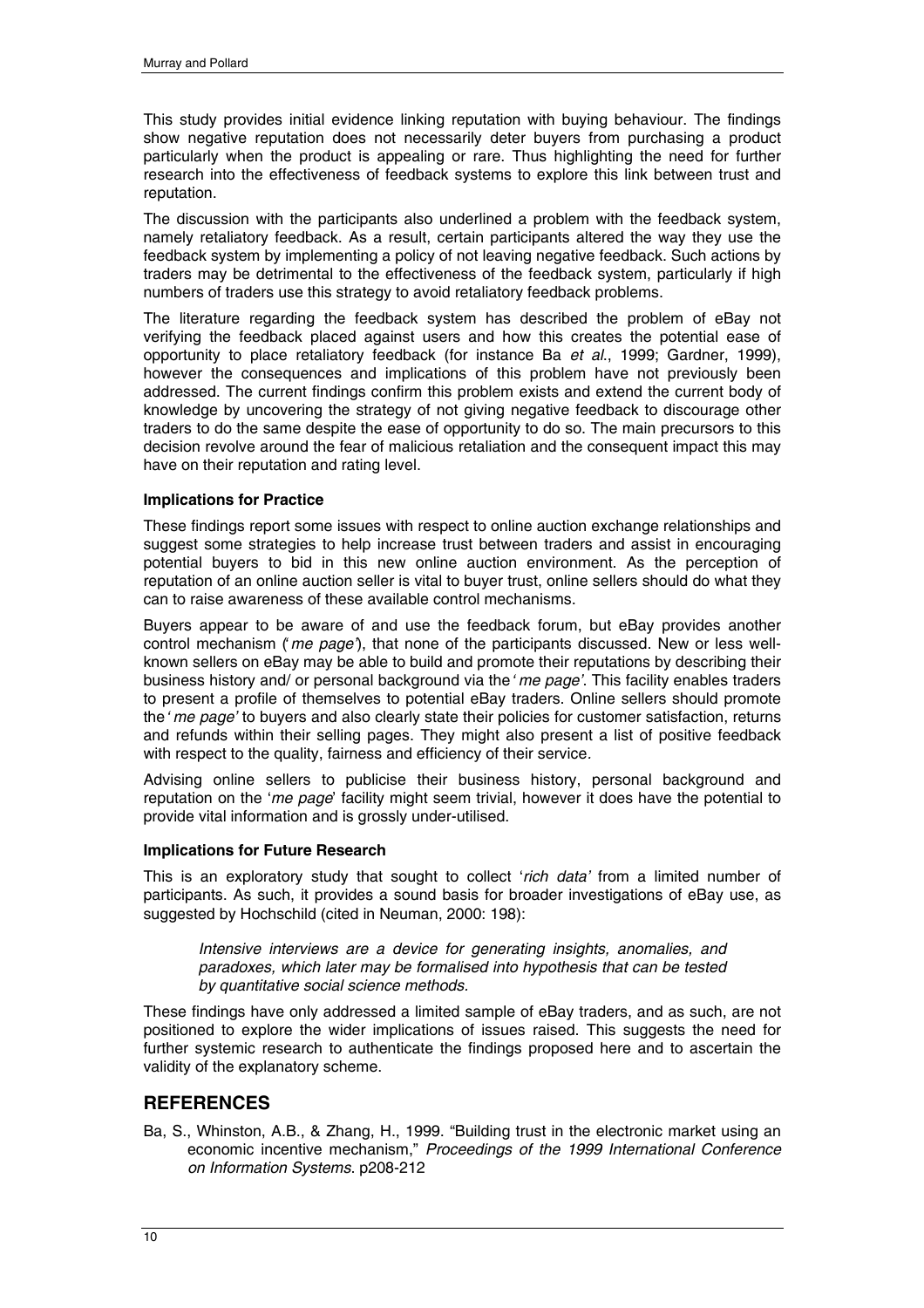- Chui, K. Zwick, R. 1999. "Auction on the Internet." Technical report working paper, Hong Kong University of Science and Technology, Department of Marketing. Available at http://home.ust.hk/~mkzwick/zwick.html Accessed 17/07/01
- Doolin, W. 1996. "Alternative views of case research in information systems", *Australian Journal of Information Systems,* v3, n2, p21-29.
- eBay Inc. 2001 "Company Overview: Our Mission" http://pages.ebay.com.au/community/aboutebay/overview/index.html Accessed 15/07/01
- eBay Inc. 2001 "User Agreement" http://pages.ebay.com.au/help/community/png-user.html Accessed 15/07/01
- Fung, R. & Lee, M., 1999. "Trust in electronic commerce: exploring the antecedent factors," *Proceedings of the 5th Americas Conference on Information Systems*, p. 517-519.
- Gambetta, D. 1988. *Trust: Making and Breaking Cooperative Relations*, Oxford: Basil Blackwell.
- Ganesan, S. 1994. "Determinants of long-term orientation in buyer-seller relationships," *Journal of Marketing* v58 i2 p1-19.
- Gardner, E. 1999. "Cloud darkens auctions' silver lining" *Internet World* v5 i8 p1
- Gray, K. & Neist, T. 1999 "Online auctions" http://www.gsb.stanford.edu/cebc/education/e\_course/cases\_e\_com.htm Accessed 15/07/01
- Greenfield, 2000. "Online auctions remain stable*"*  http://www.greenfield.com/pages/go\_article.asp?AID=1318 Accessed 12/07/01
- Guernsey, L. (2000) "A new caveat for eBay users: seller beware", *The New York Times on*  the Web 2<sup>nd</sup> of August.
- Haney, C. 2001. "Auction sites hit hard by electronic crime" *InfoWorld*, v23 i2 p25
- Hawes, J.M, Mast, K.W, & Swan, J.E. 1989. "Trust earning perceptions of sellers and buyers," *Journal of Personal Selling and Sales Management* (9), p1-8.
- Hirsch, F., 1976., *Social Limits to Growth*. Cambridge, MA: Harvard University Press.
- Hurley, H. 1998. "Are auctions E-Biz bargains". *Network Magazine*
- Jarvenpaa, S.L., Tractinsky, N. & Vitale, M. 2000. "Consumer trust in an Internet store" *Information Technology and Management* v1 p45-71
- Kane, M. 1999. "eBay offers security measures" eWeek 15<sup>th</sup> of January
- Kauffman, R., and Wood, C., 2000. "Running up the bid: modelling seller opportunism in Internet auctions", *Proceedings of the AMCIS Conferenc*e, Long Beach CA. p929-934
- Kelsey, D. 2000 "eBay: Auction fraud very rare; cops: it's growing" *Newsbytes PM*
- Kollock, P.1999. "The production of trust in online markets" *In Advances in Group Processes* v.16 Greenwich, CT: JAI Press.
- Langdon S. and Smith, C.E., 1998. "Quality expectations, reputation, and price," *Southern Economic Journal* v64 i3 p628-647.
- Maggs, P. 2000. "New developments in Internet consumer law in the United States of America". Working paper for the *2nd Interamerican Congress on Consumer Law.*  Available at http://www.law.uiuc.edu/pmaggs/newnet.htm Accessed 15/07/01
- McAllister, D.J. 1995. "Affect and Cognition based Trust as Foundations for Interpersonal Cooperation in Organisations," *Academy of Management Journal,* v38 i1 p25-59.
- Neuman, W.L. 2000. Social Research Methods: Qualitative and Quantitative Approaches. (4<sup>th</sup> Edition), Sydney: Allyn & Bacon.
- Pavlou, P. A., & Ba, S., 2000 "Does Online Reputation Matter? An empirical investigation of reputation and trust in online auction markets", *Proceedings of the AMCIS Conferenc*e, p948-950